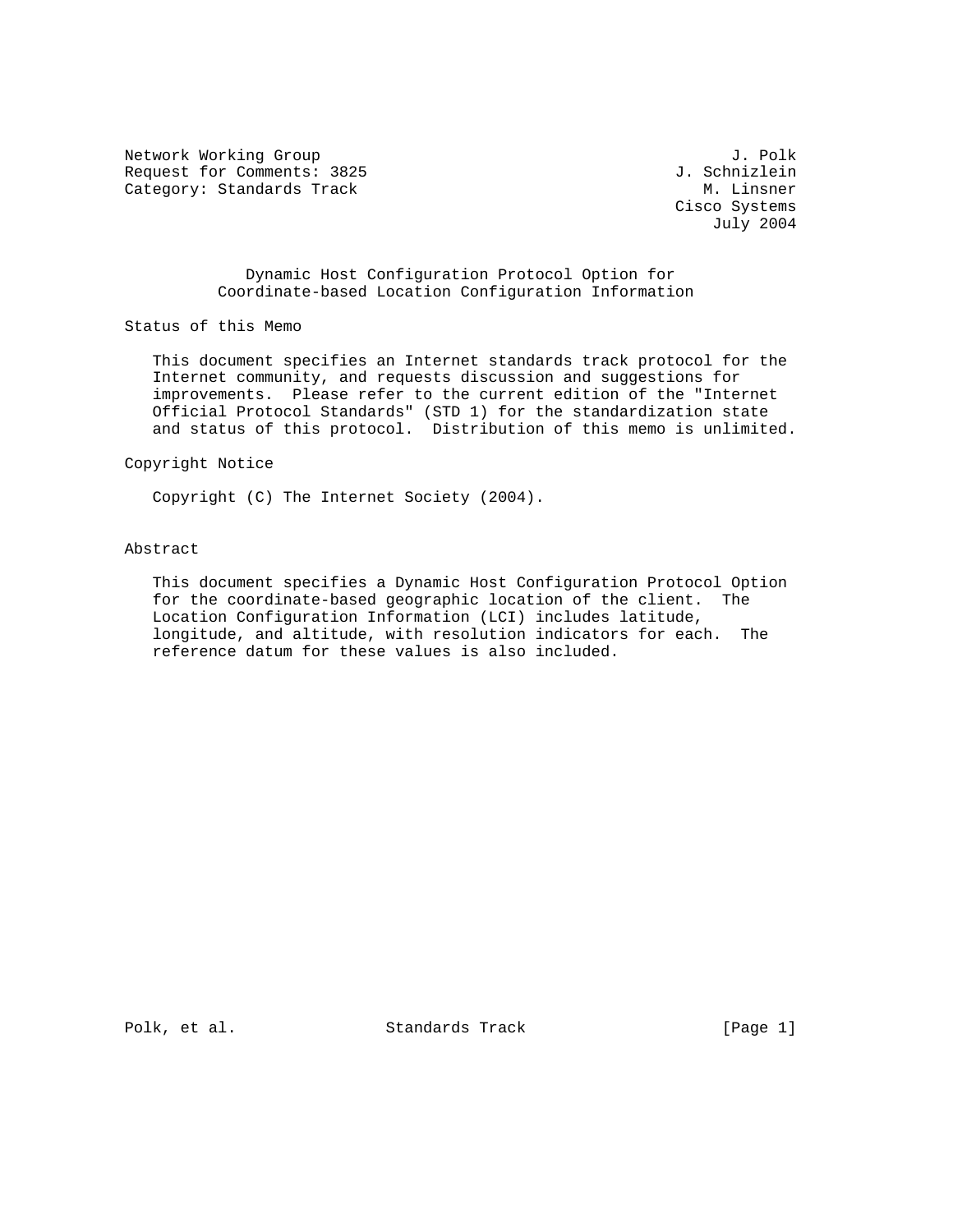# Table of Contents

|                | 1.2.                                                              |
|----------------|-------------------------------------------------------------------|
|                | $\overline{4}$                                                    |
| 2.             | Location Configuration Information (LCI) Elements.<br>4           |
|                | 2.1. Elements of the Location Configuration Information 5         |
| $\mathcal{E}$  |                                                                   |
|                |                                                                   |
| 5.             |                                                                   |
|                | Appendix Calculations of Imprecision possible with the DHC LCI 10 |
|                | A.1. LCI of "White House" (Example 1) 10                          |
|                | A.2. LCI of "Sears Tower" (Example 2) 12                          |
| რ —            |                                                                   |
|                | Normative References 13<br>6.1.                                   |
|                | 6.2. Informational References 14                                  |
| 7              |                                                                   |
| 8 <sub>1</sub> | Full Copyright Statement 15                                       |

#### 1. Introduction

 This document specifies a Dynamic Host Configuration Protocol [1] Option for the coordinate-based geographic location of the client, to be provided by the server.

 The DHCP server is assumed to have determined the location from the Circuit-ID Relay Agent Information Option (RAIO) defined (as SubOpt 1) in [2]. In order to translate the circuit (switch port identifier) into a location, the DHCP server is assumed to have access to a service that maps from circuit-ID to the location at which the circuit connected to that port terminates in the building, for example, the location of the wall jack.

 An important feature of this specification is that after the relevant DHC exchanges have taken place, the location information is stored on the end device rather than somewhere else, where retrieving it might be difficult in practice.

 Another important feature of this LCI is its inclusion of a resolution parameter for each of the dimensions of location. Because this resolution parameter need not apply to all dimensions equally, a resolution value is included for each of the 3 location elements.

Resolution does not define Geographic Privacy policy.

Polk, et al. Standards Track [Page 2]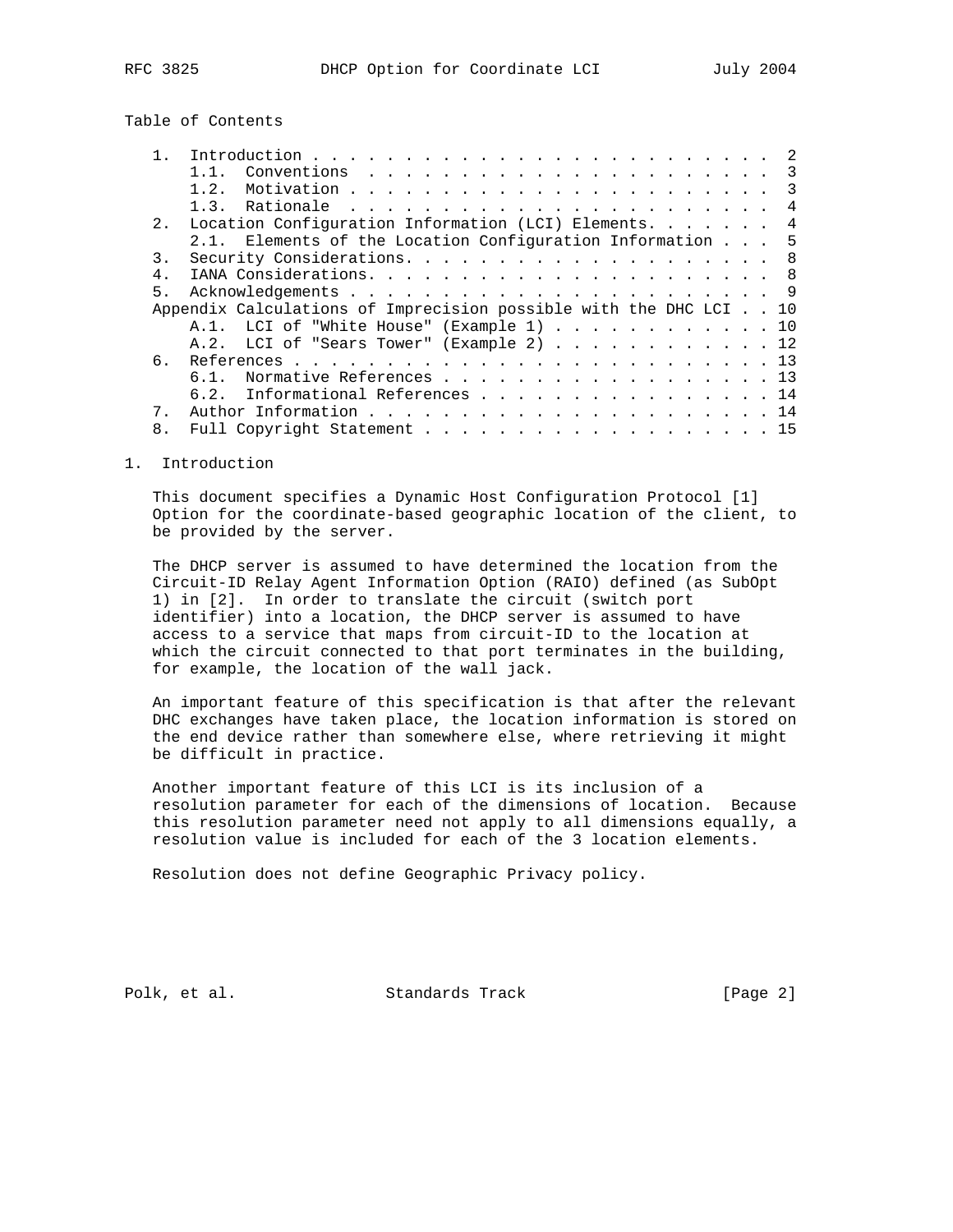The resulting location information using this resolution method is a small fixed length Configuration Information that can be easily carried in protocols, such as DHCP, which have limited packet size because this LCI is only 18 bytes long.

 Finally, the appendix of this document provides some arithmetic examples of the implication of different resolution values on the La/Lo/Alt.

### 1.1. Conventions used in this document

 The key words "MUST", "MUST NOT", "REQUIRED", "SHALL", "SHALL NOT", "SHOULD", "SHOULD NOT", "RECOMMENDED", "MAY", and "OPTIONAL" in this document are to be interpreted as described in [3].

### 1.2. Motivation

 As applications such as IP Telephony are replacing conventional telephony, users are expecting the same (or greater) level of services with the new technology. One service offered by conventional telephony that is missing in any standardized fashion within IP Telephony is for a user to be automatically located by emergency responders, in a timely fashion, when the user summons help (by dialing 911 in North America, for example). Unless strict administrative rules are followed, the mobility of a wired Ethernet device within a campus negates any opportunity for an emergency responder to locate the device with any degree of expediency. Users do not want to give up the mobility IP Telephony offers. Informing the host device of its geo-location at host configuration time will allow the device to utilize this geo-location information to inform others of its current geo-location, if the user and/or application so desires.

 The goal of this option is to enable a wired Ethernet host to obtain its location, which it could provide to an emergency responder, as one example.

 Wireless hosts can utilize this option to gain knowledge of the location of the radio access point used during host configuration, but would need some more exotic mechanisms, maybe GPS, or maybe a future DHCP option, which includes a list of geo-locations like that defined here, containing the locations of the radio access points that are close to the client.

Polk, et al. Standards Track [Page 3]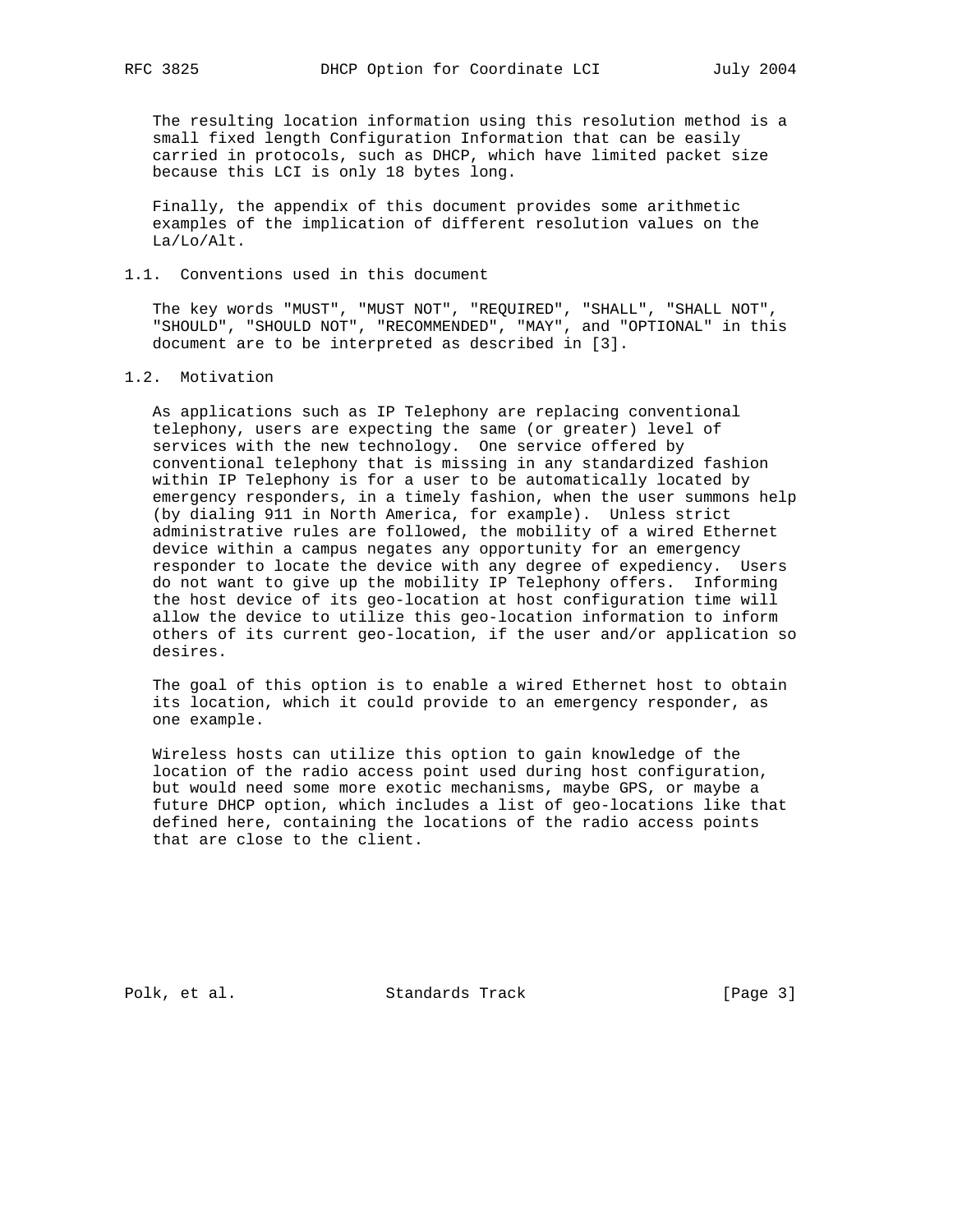## 1.3. Rationale

 Within the LCI described here, Latitude and Longitude are represented in fixed-point 2s-complement binary degrees, for the economy of a smaller option size compared to a string encoding of digits in [7]. The integer parts of these fields are 9 bits long to accommodate  $+/-$  180 degrees. The fractional part is 25 bits long, better than the precision of 7 decimal digits. The length of each field is 40 bits, 34 of which is the sum of the integer (9) and fractional (25) bits, plus 6 bits of resolution.

 Altitude is determined by the Altitude Type (AT) indicated by the AT field, which is 4 bits long. Two Altitude Types are defined here, meters (code=1) and floors (code=2), both of which are 2s-complement fixed-point with 22 bits of integer part and 8 bits of fractional part. Additional Altitude Types MAY be assigned by IANA. The "floors" Altitude Type is provided because altitude in meters may not be known within a building, and a floor indication may be more useful.

 GPS systems today can use WGS84 for horizontal and vertical datums; [6] defines WGS84 as a three-dimensional datum. For other datum values that do not include a vertical component, both the horizontal and vertical datum of reference will be specified in the IANA record.

 Each of these 3 elements begins with an accuracy sub-field of 6 bits, indicating the number of bits of resolution. This resolution sub field accommodates the desire to easily adjust the precision of a reported location. Contents beyond the claimed resolution MAY be randomized to obscure greater precision that might be available.

#### 2. DHC Location Configuration Information Elements

 DHCP is a binary Protocol; using protocols of LCI are likely to be text based. Since most coordinate systems translate easily between binary-based and text-based location output (even emergency services within the US), translation/conversion is a non-issue with DHCP's binary format.

 This binary format provides a fortunate benefit in a mechanism for making a true/correct location coordinate imprecise. It further provides the capability to have this binary representation be deterministically imprecise.

Polk, et al. Standards Track [Page 4]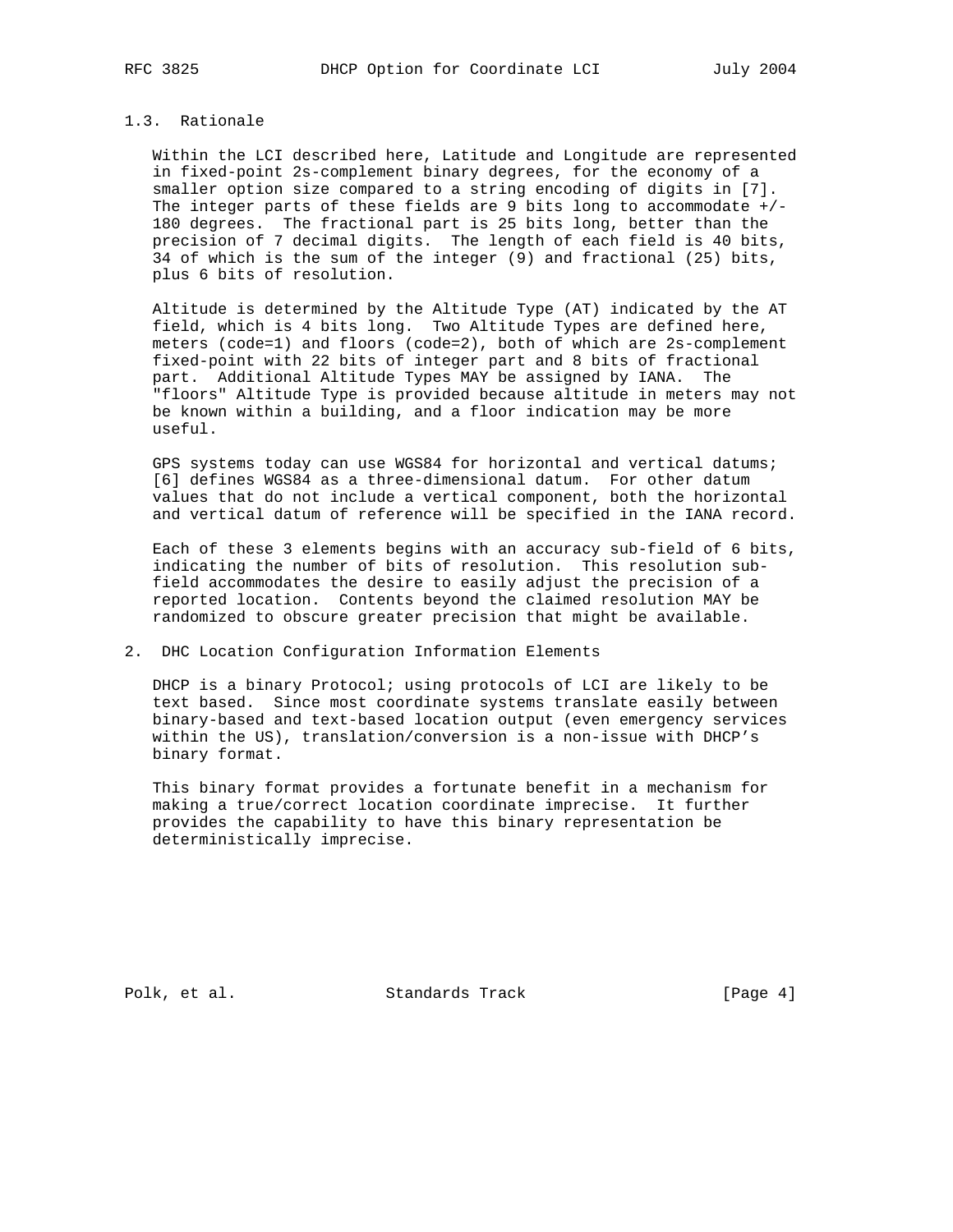The LCI format is as follows:

 $0$  and  $1$  and  $2$  3 0 1 2 3 4 5 6 7 8 9 0 1 2 3 4 5 6 7 8 9 0 1 2 3 4 5 6 7 8 9 0 1 +-+-+-+-+-+-+-+-+-+-+-+-+-+-+-+-+-+-+-+-+-+-+-+-+-+-+-+-+-+-+-+-+ | Code 123 | 16 | LaRes | Latitude + +-+-+-+-+-+-+-+-+-+-+-+-+-+-+-+-+-+-+-+-+-+-+-+-+-+-+-+-+-+-+-+-+ Latitude (cont'd)  $\qquad$  | LoRes | + +-+-+-+-+-+-+-+-+-+-+-+-+-+-+-+-+-+-+-+-+-+-+-+-+-+-+-+-+-+-+-+-+ Longitude +-+-+-+-+-+-+-+-+-+-+-+-+-+-+-+-+-+-+-+-+-+-+-+-+-+-+-+-+-+-+-+-+ AT | AltRes | Altitude +-+-+-+-+-+-+-+-+-+-+-+-+-+-+-+-+-+-+-+-+-+-+-+-+-+-+-+-+-+-+-+-+ Alt (cont'd) | Datum | +-+-+-+-+-+-+-+-+-+-+-+-+-+-+-+-+

#### 2.1. Elements of the Location Configuration Information

Code 123: The code for this DHCP option.

- 16: The length of this option is 16 bytes.
- LaRes: Latitude resolution. 6 bits indicating the number of valid bits in the fixed-point value of Latitude.

 This value is the number of high-order Latitude bits that should be considered valid. Any bits entered to the right of this limit should not be considered valid and might be purposely false, or zeroed by the sender.

 The examples in the appendix illustrate that a smaller value in the resolution field increases the area within which the device is located.

LaRes does not define Geographic Privacy policy.

Values above decimal 34 are undefined and reserved.

 Latitude: a 34 bit fixed point value consisting of 9 bits of integer and 25 bits of fraction. Latitude SHOULD be normalized to within +/- 90 degrees. Positive numbers are north of the equator and negative numbers are south of the equator.

 A value of 2 in the LaRes field indicates a precision of no greater than 1/6th that of the globe (in the first example of the appendix). A value of 34 in the LaRes field indicates a precision of about 3.11 mm in Latitude at the equator.

Polk, et al. Standards Track [Page 5]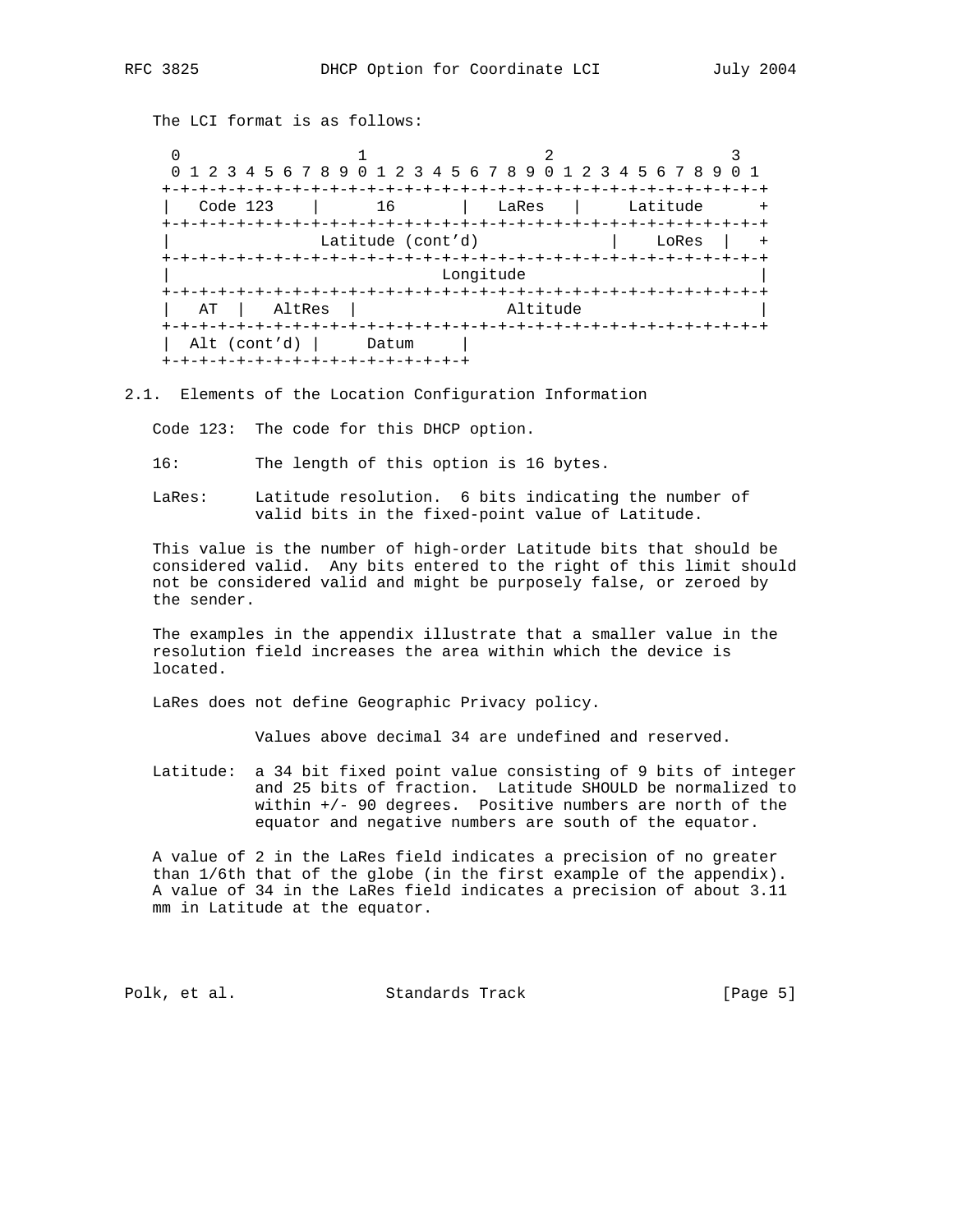LoRes: Longitude resolution. 6 bits indicating the number of valid bits in the fixed-point value of Longitude.

 This value is the number of high-order Longitude bits that should be considered valid. Any bits entered to the right of this limit should not be considered valid and might be purposely false, or zeroed by the sender.

LoRes does not define Geographic Privacy policy.

Values above decimal 34 are undefined and reserved.

 Longitude: a 34 bit fixed point value consisting of 9 bits of integer and 25 bits of fraction. Longitude SHOULD be normalized to within +/- 180 degrees. Positive values are East of the prime meridian and negative (2s complement) numbers are West of the prime meridian.

 A value of 2 in the LoRes field indicates precision of no greater than 1/6th that of the globe (see first example of the appendix). A value of 34 in the LoRes field indicates a precision of about 2.42 mm in longitude (at the equator). Because lines of longitude converge at the poles, the distance is smaller (better precision) for locations away from the equator.

Altitude: A 30 bit value defined by the AT field

 AltRes: Altitude resolution. 6 bits indicating the number of valid bits in the altitude. Values above 30 (decimal) are undefined and reserved.

AltRes does not define Geographic Privacy policy.

AT: Altitude Type for altitude. Codes defined are:

 1: Meters - in 2s-complement fixed-point 22-bit integer part with 8 bit fraction

 If AT = 1, an AltRes value 0.0 would indicate unknown altitude. The most precise Altitude would have an AltRes value of 30. Many values of AltRes would obscure any variation due to vertical datum differences.

 2: Floors - in 2s-complement fixed-point 22-bit integer part with 8-bit fraction

Polk, et al. Standards Track [Page 6]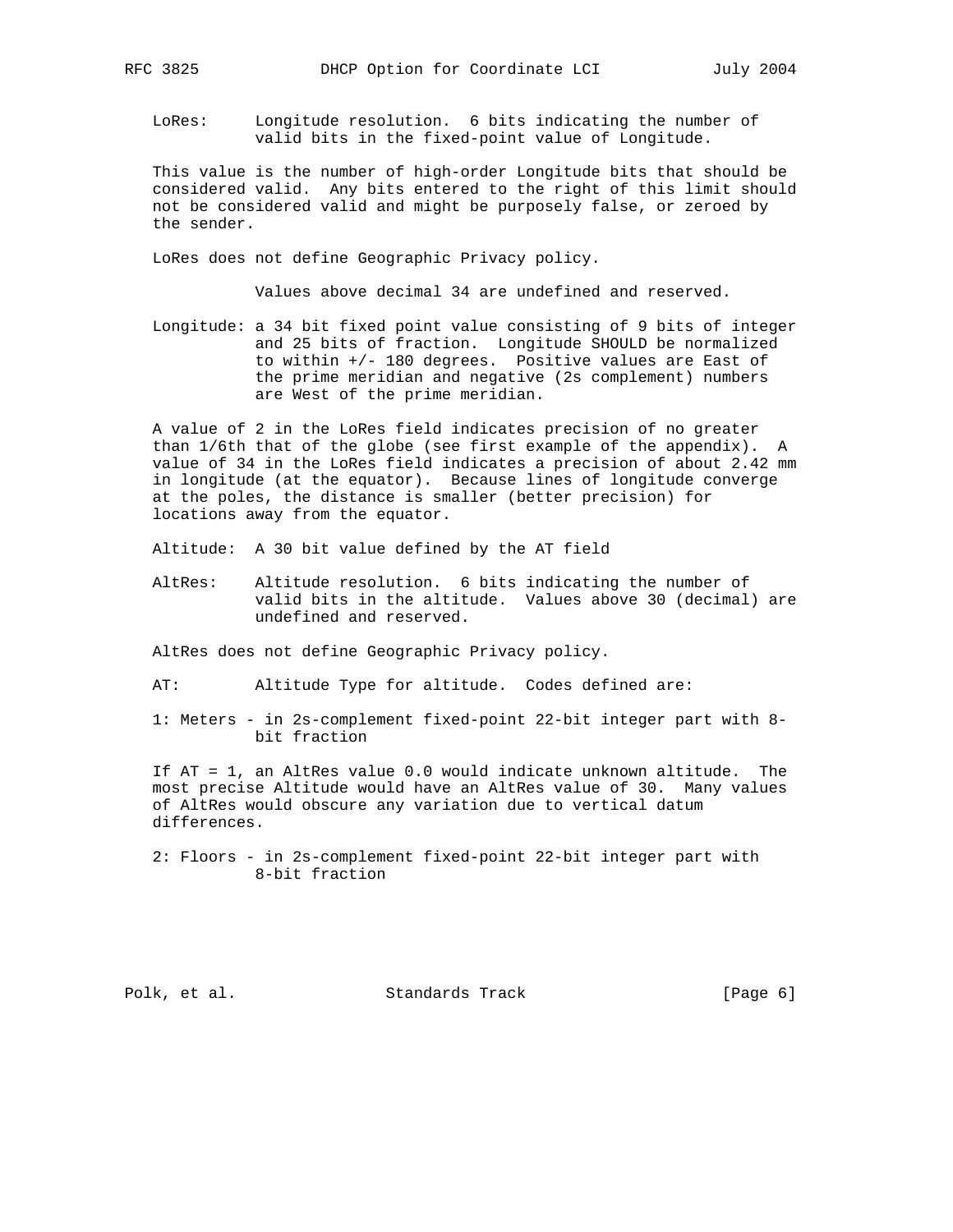AT = 2 for Floors enables representing altitude in a form more relevant in buildings which have different floor-to-floor dimensions. An altitude coded as  $AT = 2$ , AltRes = 30, and Altitude = 0.0 is meaningful even outside a building, and represents ground level at the given latitude and longitude. Inside a building, 0.0 represents the floor level associated with ground level at the main entrance. This document defines a number; one must arrive at the number by counting floors from the floor defined to be 0.0.

 The values represented by this AT will be of local significance. Since buildings and floors can vary due to lack of common control, the values chosen to represent the characteristics of an individual building will be derived and agreed upon by the operator of the building and the intended users of the data. Attempting to standardize this type of function is beyond the scope this document.

 Sub-floors can be represented by non-integer values. Example: a mezzanine between floor 1 and floor 2 could be represented as a value = 1.1. Example: (2) mezzanines between floor 4 and floor 5 could be represented as values = 4.1 and 4.2 respectively.

 Floors located below ground level could be represented by negative values.

 Larger values represent floors that are above (higher in altitude) floors with lower values.

 The AltRes field SHOULD be set to maximum precision when AT = 2 (floors) when a floor value is included in the DHCP Reply, or the AT = 0 to denote the floor isn't known.

 Any additional LCI Altitude Types(s) to be defined for use via this DHC Option MUST be done through a Standards Track RFC.

Datum: The Map Datum used for the coordinates given in this Option

 The datum must include both a horizontal and a vertical reference. Since the WGS 84 reference datum is three-dimensional, it includes both. For any additional datum parameters, the datum codepoint must specify both horizontal datum and vertical datum references.

 The Datum byte has 256 possibilities, of which 3 have been registered with IANA by this document (all derived from specification in [5]):

 1: WGS 84 (Geographical 3D) - World Geodesic System 1984, CRS Code 4327, Prime Meridian Name: Greenwich

Polk, et al. Standards Track [Page 7]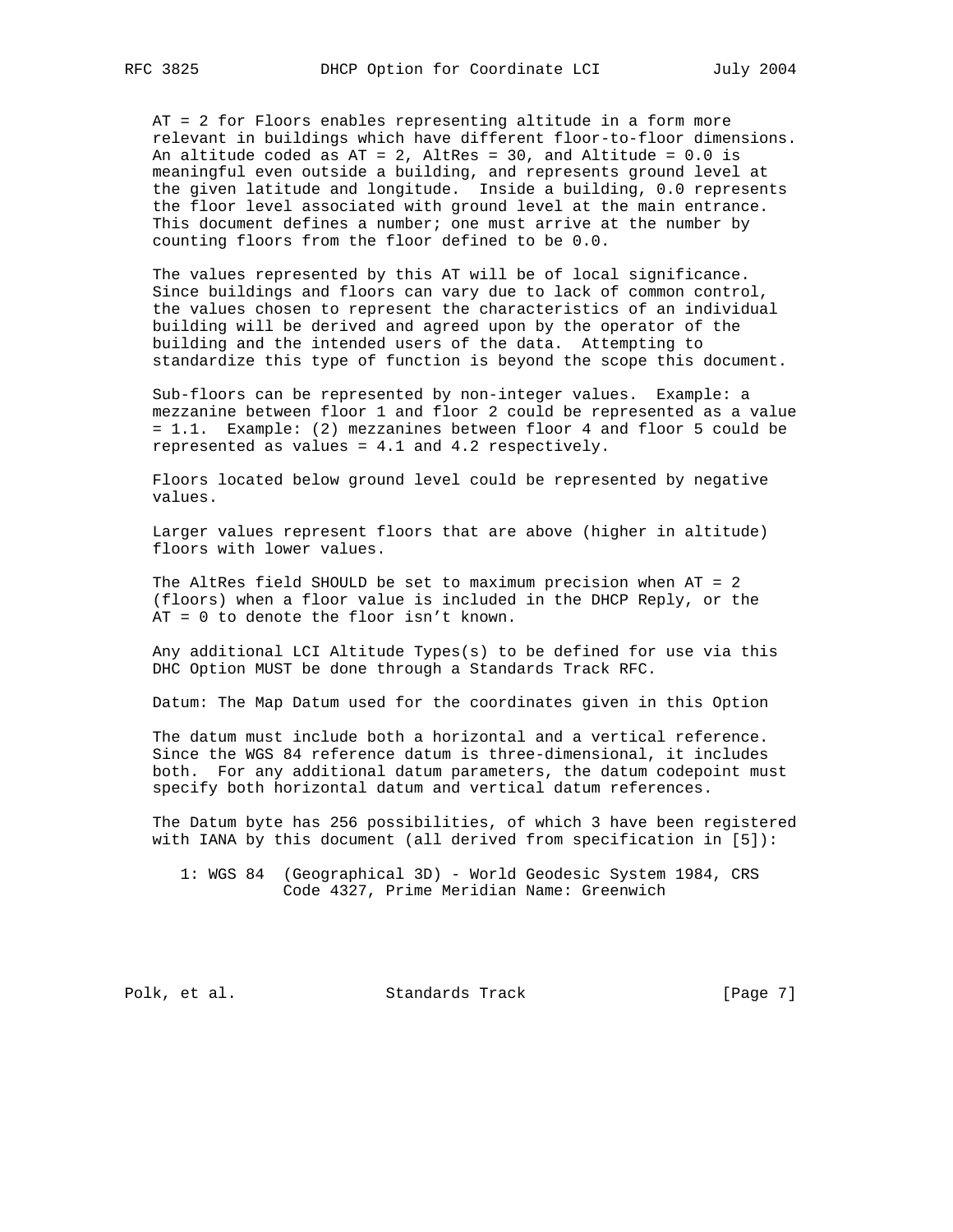2: NAD83 - North American Datum 1983, CRS Code 4269, Prime Meridian Name: Greenwich; The associated vertical datum is the North American Vertical Datum of 1988 (NAVD88)

> This datum pair is to be used when referencing locations on land, not near tidal water (which would use Datum = 3 below)

 3: NAD83 - North American Datum 1983, CRS Code 4269, Prime Meridian Name: Greenwich; The associated vertical datum is Mean Lower Low Water (MLLW)

> This datum pair is to be used when referencing locations on water/sea/ocean

 Any additional LCI datum(s) to be defined for use via this DHC Option MUST be done through a Standards Track RFC.

3. Security Considerations

 Where critical decisions might be based on the value of this GeoConf option, DHCP authentication in [4] SHOULD be used to protect the integrity of the DHCP options.

 Since there is no privacy protection for DHCP messages, an eavesdropper who can monitor the link between the DHCP server and requesting client can discover this LCI.

 To minimize the unintended exposure of location information, the LCI option SHOULD be returned by DHCP servers only when the DHCP client has included this option in its 'parameter request list' (section 3.5 [1]).

 When implementing a DHC server that will serve clients across an uncontrolled network, one should consider the potential security risks.

4. IANA Considerations

 IANA has assigned a DHCP option code of 123 for the GeoConf option defined in this document.

 The GeoConf Option defines two fields for which IANA maintains a registry: The Altitude (AT) field (see Section 2) and the Datum field (see Section 2). The datum indicator MUST include specification of both horizontal and vertical datum. New values for the Altitude (AT) field are assigned through "Standards Action" [RFC 2434]. The initial values of the Altitude registry are as follows:

Polk, et al. Standards Track [Page 8]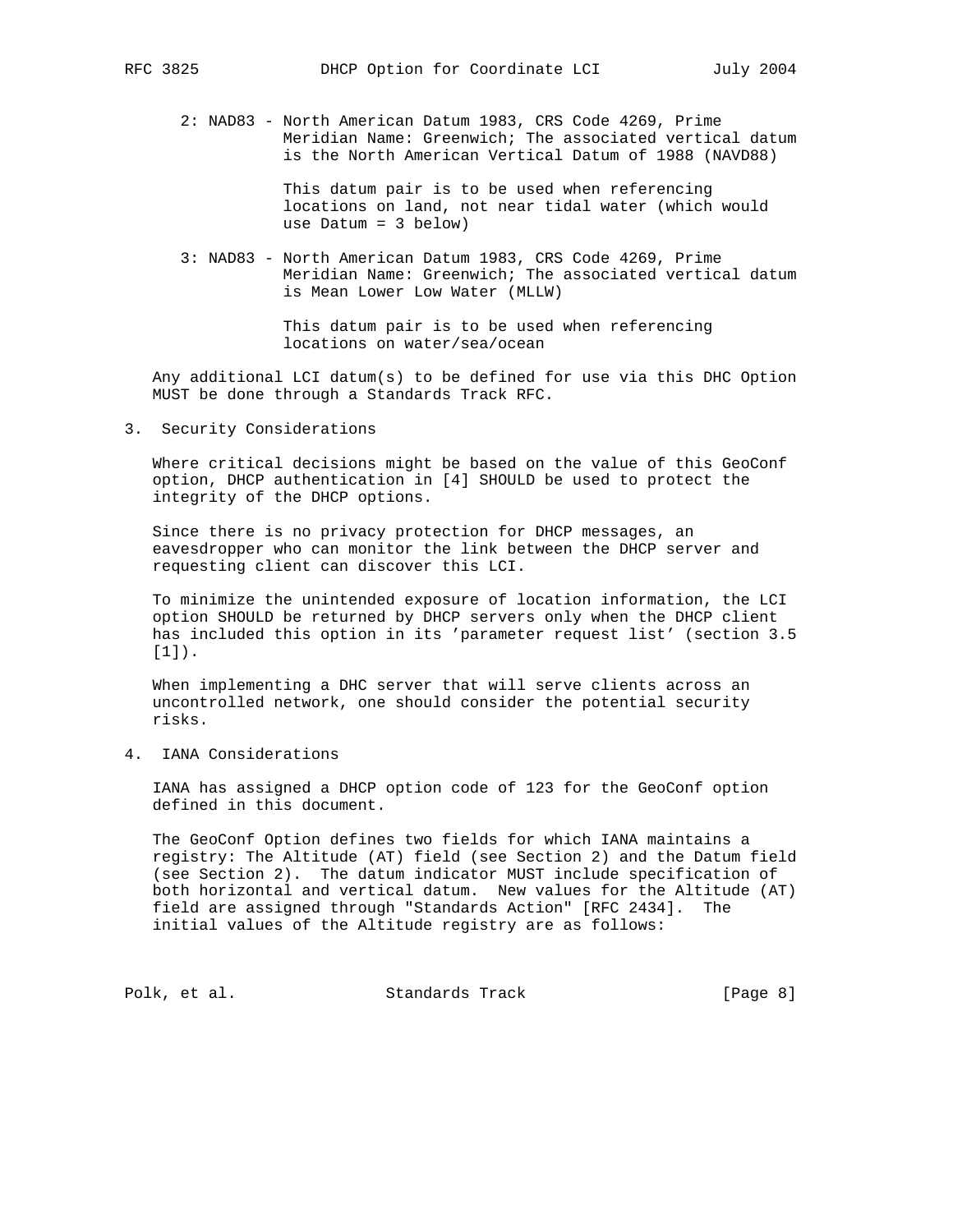AT = 1 meters of Altitude defined by the vertical datum specified.

- AT = 2 building Floors of Altitude.
- Datum = 1 denotes the vertical datum WGS 84 as defined by the EPSG as their CRS Code 4327; CRS Code 4327 also specifies WGS 84 as the vertical datum
- Datum = 2 denotes the vertical datum NAD83 as defined by the EPSG as their CRS Code 4269; North American Vertical Datum of 1988 (NAVD88) is the associated vertical datum for NAD83
- Datum = 3 denotes the vertical datum NAD83 as defined by the EPSG as their CRS Code 4269; Mean Lower Low Water (MLLW) is the associated vertical datum for NAD83

 Any additional LCI datum(s) to be defined for use via this DHC Option MUST be done through a Standards Track RFC.

5. Acknowledgements

 The authors would like to thank Patrik Falstrom, Ralph Droms, Ted Hardie, Jon Peterson, and Nadine Abbott for their inputs and constructive comments regarding this document. Additionally, the authors would like to thank Greg Troxel for the education on vertical datums, and to Carl Reed.

Polk, et al. Standards Track [Page 9]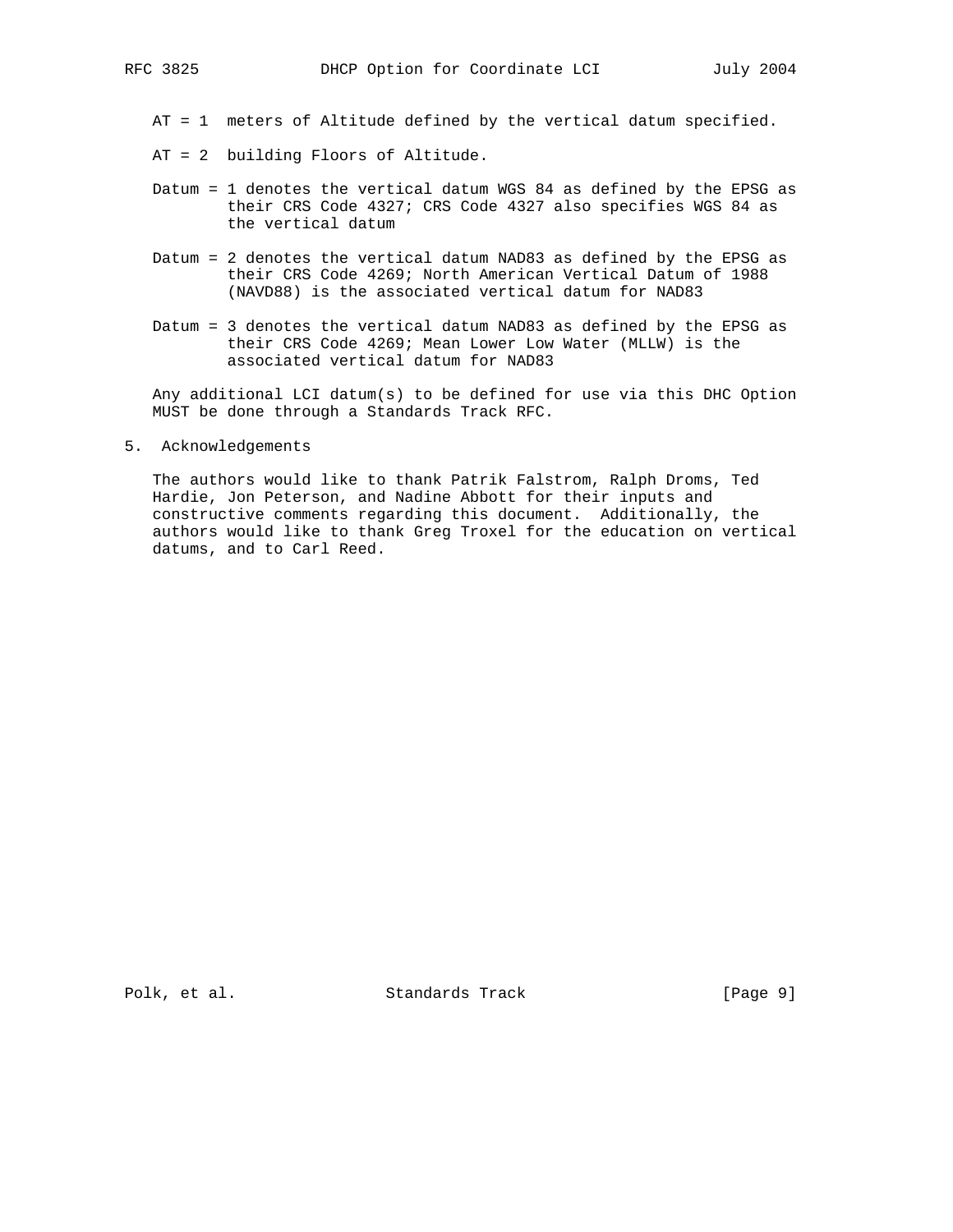Appendix: Calculations of Imprecision Possible with the DHC LCI

 The following examples for two different locations demonstrate how the Resolution values for Latitude, Longitude, and Altitude can be used. In both examples the geo-location values were derived from maps using the WGS84 map datum, therefore in these examples, the datum field would have a value =  $1$  (00000001, or 0x01).

A.1. Location Configuration Information of "White House" (Example 1)

 The address was NOT picked for any political reason and can easily be found on the Internet or mapping software, but was picked as an easily identifiable location on our planet.

 Postal Address: White House 1600 Pennsylvania Ave. NW Washington, DC 20006

 Standing on the sidewalk, north side of White House, between driveways.

 Latitude 38.89868 degrees North (or +38.89868 degrees) Using 2s complement, 34 bit fixed point, 25 bit fraction Latitude =  $0 \times 04$ dcclfc8, Latitude = 0001001101110011000001111111001000

 Longitude 77.03723 degrees West (or -77.03723 degrees) Using 2s complement, 34 bit fixed point, 25 bit fraction Longitude = 0xf65ecf031, Longitude = 1101100101111011001111000000110001

Altitude 15

 In this example, we are not inside a structure, therefore we will assume an altitude value of 15 meters, interpolated from the US Geological survey map, Washington West quadrangle.

 AltRes = 30, 0x1e, 011110 AT = 1, 0x01, 000001 Altitude = 15, 0x0F00, 00000000000000000000000001111100000000

 If: LaRes is expressed as value 2 (0x02 or 000010) and LoRes is expressed as value 2 (0x02 or 000010), then it would describe a geo-location region that is north of the equator and extends from -1 degree (west of the meridian) to -128 degrees. This would include the area from approximately 600km south of Saltpond, Ghana, due north to the North Pole and approximately 4400km

Polk, et al. Standards Track [Page 10]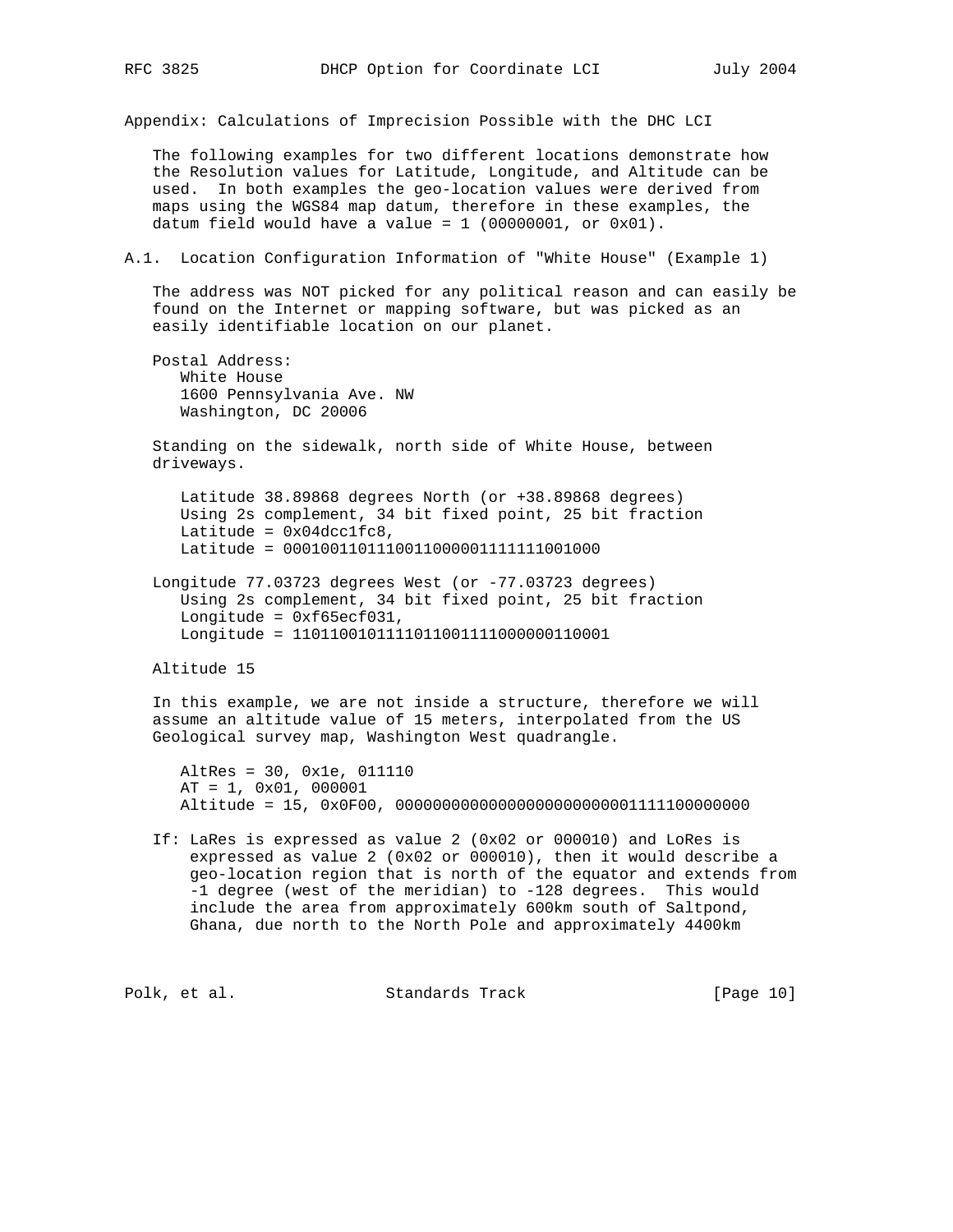south-southwest of Los Angeles, CA due north to the North Pole. This would cover an area of about one-sixth of the globe, approximately 20 million square nautical miles (nm).

- If: LaRes is expressed as value 3 (0x03 or 000011) and LoRes is expressed as value 3 (0x03 or 000011), then it would describe a geo-location area that is north from the equator to 63 degrees north, and -65 degrees to -128 degrees longitude. This area includes south of a line from Anchorage, AL to eastern Nunavut, CN, and from the Amazons of northern Brazil to approximately 4400km south-southwest of Los Angeles, CA. This area would include North America, Central America, and parts of Venezuela and Columbia, except portions of Alaska and northern and eastern Canada, approximately 10 million square nm.
- If: LaRes is expressed as value 5 (0x05 or 000101) and LoRes is expressed as value 5 (0x05 or 000101), then it would describe a geo-location area that is latitude 32 north of the equator to latitude 48 and extends from -64 degrees to -80 degrees longitude. This is approximately an east-west boundary of a time zone, an area of approximately 700,000 square nm.
- If: LaRes is expressed as value 9 (0x09 or 001001) and LoRes is expressed as value 9 (0x09 or 001001), which includes all the integer bits, then it would describe a geo-location area that is latitude 38 north of the equator to latitude 39 and extends from -77 degrees to -78 degrees longitude. This is an area of approximately 9600 square km (111.3km x 86.5km).
- If: LaRes is expressed as value 18 (0x12 or 010010) and LoRes is expressed as value 18 (0x12 or 010010), then it would describe a geo-location area that is latitude 38.8984375 north to latitude 38.9003906 and extends from -77.0390625 degrees to -77.0371094 degrees longitude. This is an area of approximately 36,600 square meters (169m x 217m).
- If: LaRes is expressed as value 22 (0x16 or 010110) and LoRes is expressed as value 22 (0x16 or 010110), then it would describe a geo-location area that is latitude 38.896816 north to latitude 38.8985596 and extends from -77.0372314 degrees to -77.0371094 degrees longitude. This is an area of approximately 143 square meters (10.5m x 13.6m).
- If: LaRes is expressed as value 28 (0x1c or 011100) and LoRes is expressed as value 28 (0x1c or 011100), then it would describe a geo-location area that is latitude 38.8986797 north to latitude

Polk, et al. Standards Track [Page 11]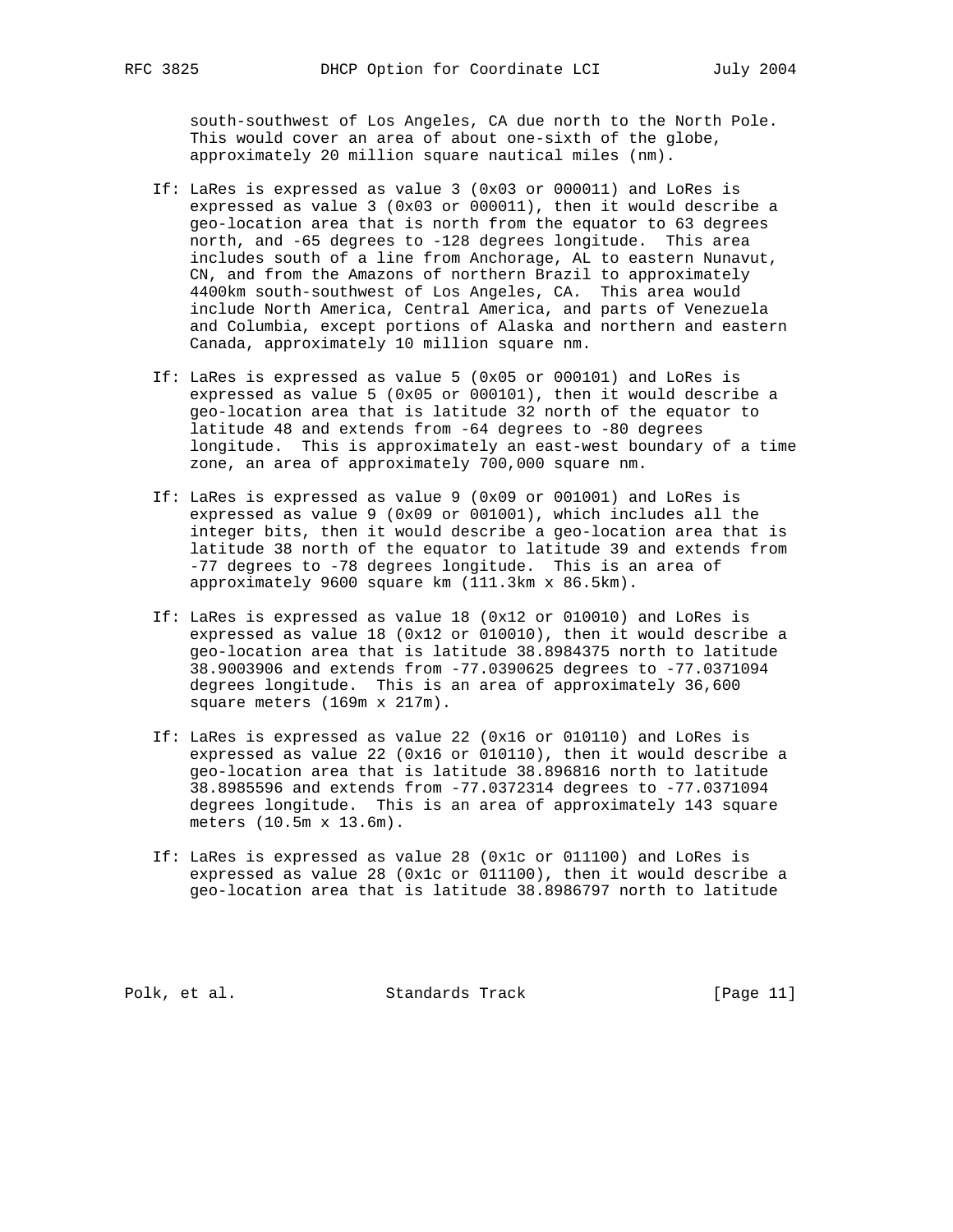38.8986816 and extends from -77.0372314 degrees to -77.0372296 degrees longitude. This is an area of approximately 339 square centimeters (20.9cm x 16.23cm).

- If: LaRes is expressed as value 30 (0x1e or 011110) and LoRes is expressed as value 30 (0x1e or 011110), then it would describe a geo-location area that is latitude 38.8986797 north to latitude 38.8986802 and extends from -77.0372300 degrees to -77.0372296 degrees longitude. This is an area of approximately 19.5 square centimeters (50mm x 39mm).
- If: LaRes is expressed as value 34 (0x22 or 100010) and LoRes is expressed as value 34 (0x22 or 100010), then it would describe a geo-location area that is latitude 38.8986800 north to latitude 38.8986802 and extends from -77.0372300 degrees to -77.0372296 degrees longitude. This is an area of approximately 7.5 square millimeters (3.11mm x 2.42mm).

 In the (White House) example, the requirement of emergency responders in North America via their NENA Model Legislation [8] could be met by a LaRes value of 21 and a LoRes value of 20. This would yield a geo-location that is latitude 38.8984375 north to latitude 38.8988616 north and longitude -77.0371094 to longitude -77.0375977. This is an area of approximately 89 feet by 75 feet or 6669 square feet, which is very close to the 7000 square feet requested by NENA. In this example, a service provider could enforce that a device send a Location Configuration Information with this minimum amount of resolution for this particular location when calling emergency services.

A.2. Location Configuration Information of "Sears Tower" (Example 2)

 Postal Address: Sears Tower 103rd Floor 233 S. Wacker Dr. Chicago, IL 60606

 Viewing the Chicago area from the Observation Deck of the Sears Tower.

 Latitude 41.87884 degrees North (or +41.87884 degrees) Using 2s complement, 34 bit fixed point, 25 bit fraction Latitude =  $0 \times 053$ c1f751, Latitude = 0001010011110000011111011101010001

Polk, et al. Standards Track [Page 12]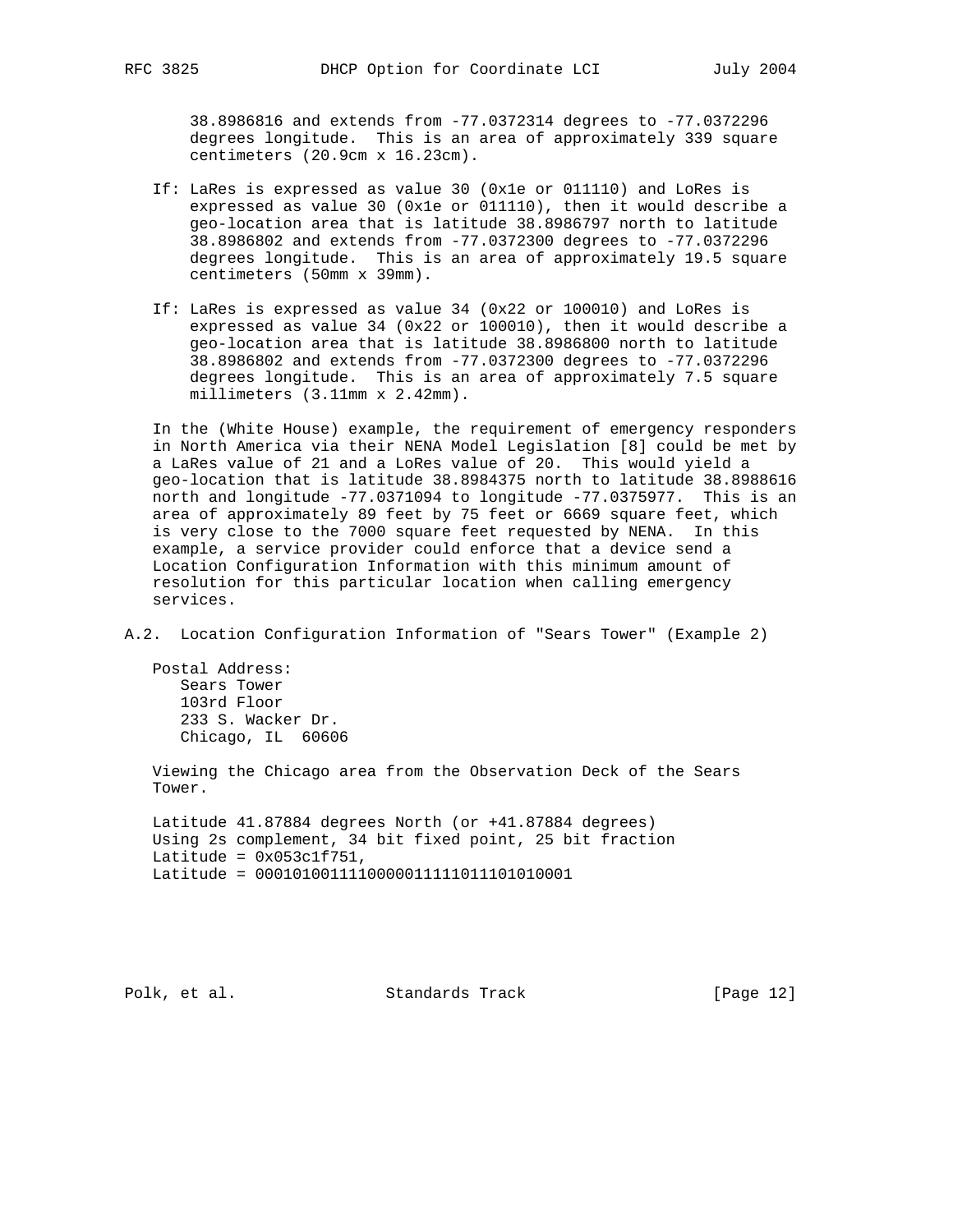Longitude 87.63602 degrees West (or -87.63602 degrees) Using 2s complement, 34 bit fixed point, 25 bit fraction Longitude =  $0x50ba5b97$ , Longitude = 1101010000101110100101101110010111

Altitude 103

 In this example, we are inside a structure, therefore we will assume an altitude value of 103 to indicate the floor we are on. The Altitude Type value is 2, indicating floors. The AltRes field would indicate that all bits in the Altitude field are true, as we want to accurately represent the floor of the structure where we are located.

 AltRes = 30, 0x1e, 011110 AT = 2, 0x02, 000010 Altitude = 103, 0x00006700, 000000000000000110011100000000

 For the accuracy of the latitude and longitude, the best information available to us was supplied by a generic mapping service that shows a single geo-loc for all of the Sears Tower. Therefore we are going to show LaRes as value 18 (0x12 or 010010) and LoRes as value 18 (0x12 or 010010). This would be describing a geo-location area that is latitude 41.8769531 to latitude 41.8789062 and extends from -87.6367188 degrees to -87.6347657 degrees longitude. This is an area of approximately 373412 square feet (713.3 ft. x 523.5 ft.).

## 6. References

- 6.1. Normative References
	- [1] Droms, R., "Dynamic Host Configuration Protocol", RFC 2131, March 1997.
	- [2] Patrick, M., "DHCP Relay Agent Information Option", RFC 3046, January 2001.
	- [3] Bradner, S., "Key words for use in RFCs to Indicate Requirement Levels", BCP 14, RFC 2119, March 1997.
	- [4] Droms, R. and W. Arbaugh, "Authentication for DHCP Messages", RFC 3118, June 2001.
	- [5] European Petroleum Survey Group, http://www.epsg.org/ and http://www.ihsenergy.com/epsg/geodetic2.html
	- [6] World Geodetic System 1984 (WGS 84), MIL-STD-2401, http://www.wgs84.com/

Polk, et al. Standards Track [Page 13]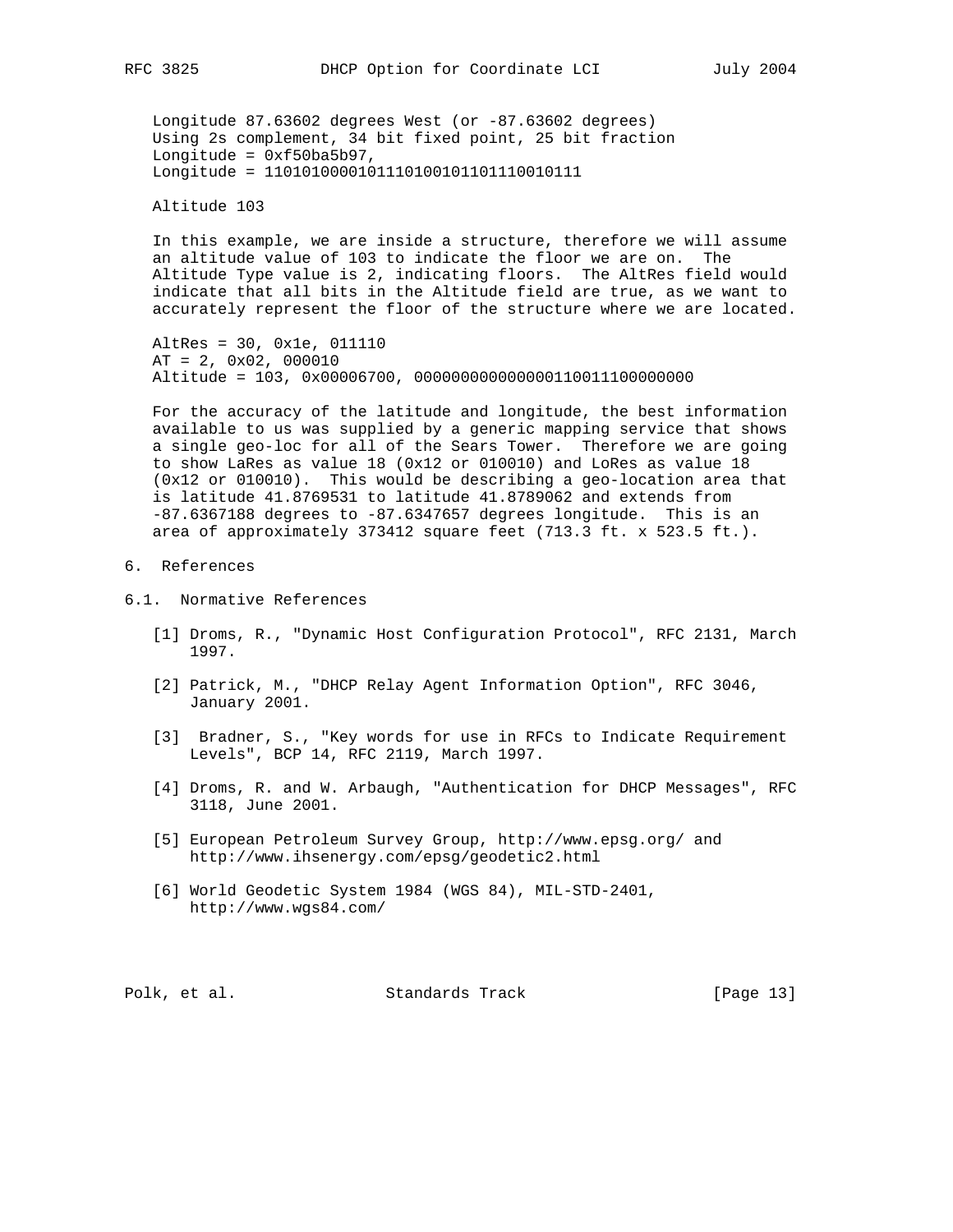- 6.2. Informational References
	- [7] Farrell, C., Schulze, M., Pleitner, S. and D. Baldoni, "DNS Encoding of Geographical Location", RFC 1712, November 1994.
	- [8] National Emergency Number Association (NENA) www.nena.org NENA Technical Information Document on Model Legislation Enhanced 911 for Multi-Line Telephone Systems.
- 7. Author Information

 James M. Polk Cisco Systems 2200 East President George Bush Turnpike Richardson, Texas 75082 USA

EMail: jmpolk@cisco.com

 John Schnizlein Cisco Systems 9123 Loughran Road Fort Washington, MD 20744 USA

EMail: john.schnizlein@cisco.com

 Marc Linsner Cisco Systems Marco Island, FL 34145 USA

EMail: marc.linsner@cisco.com

Polk, et al. Standards Track [Page 14]